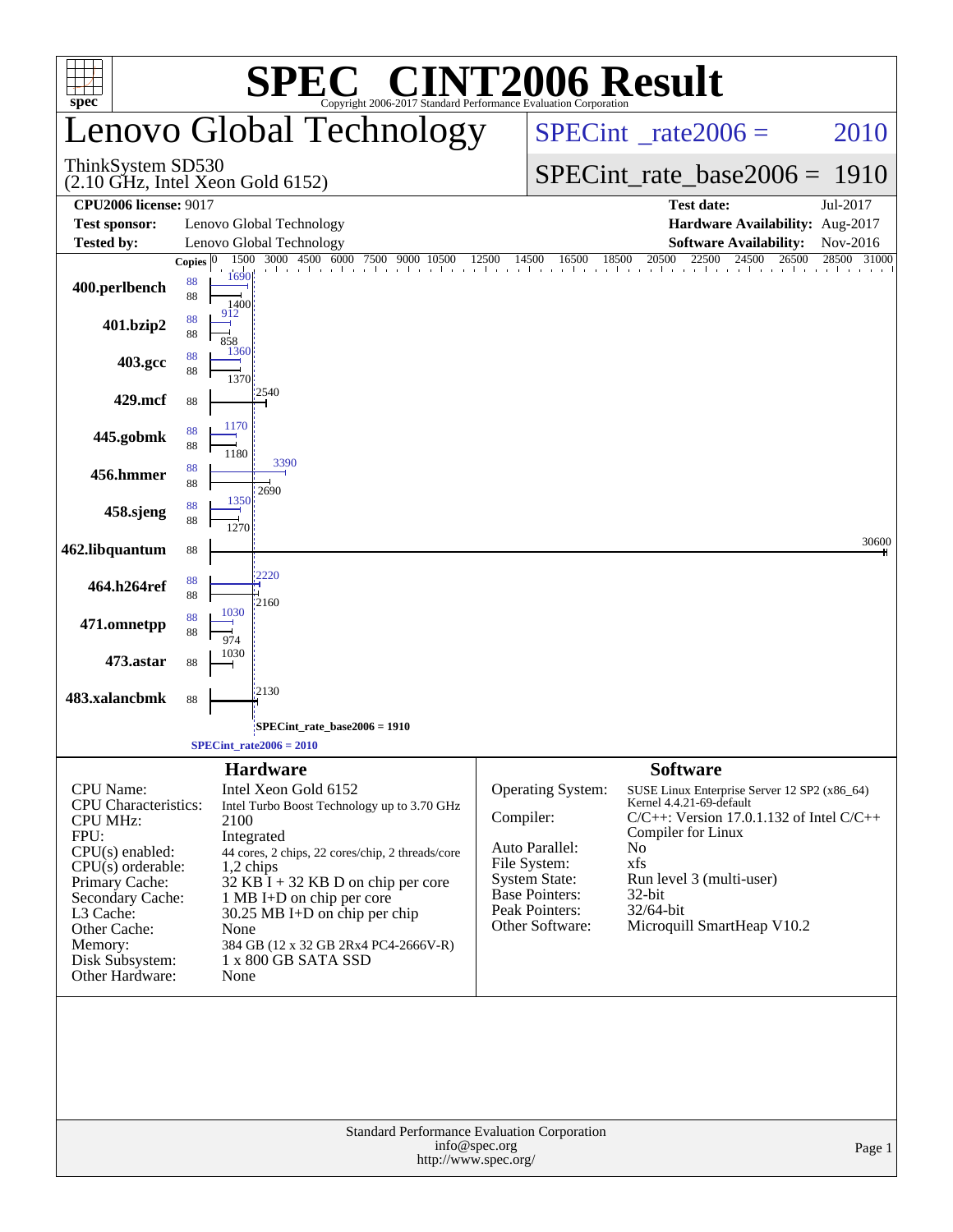

# enovo Global Technology

#### ThinkSystem SD530

(2.10 GHz, Intel Xeon Gold 6152)

SPECint rate $2006 = 2010$ 

### [SPECint\\_rate\\_base2006 =](http://www.spec.org/auto/cpu2006/Docs/result-fields.html#SPECintratebase2006) 1910

**[CPU2006 license:](http://www.spec.org/auto/cpu2006/Docs/result-fields.html#CPU2006license)** 9017 **[Test date:](http://www.spec.org/auto/cpu2006/Docs/result-fields.html#Testdate)** Jul-2017

**[Test sponsor:](http://www.spec.org/auto/cpu2006/Docs/result-fields.html#Testsponsor)** Lenovo Global Technology **[Hardware Availability:](http://www.spec.org/auto/cpu2006/Docs/result-fields.html#HardwareAvailability)** Aug-2017

**[Tested by:](http://www.spec.org/auto/cpu2006/Docs/result-fields.html#Testedby)** Lenovo Global Technology **[Software Availability:](http://www.spec.org/auto/cpu2006/Docs/result-fields.html#SoftwareAvailability)** Nov-2016

### **[Results Table](http://www.spec.org/auto/cpu2006/Docs/result-fields.html#ResultsTable)**

|                                                                                                          | <b>Base</b>   |                |       |                |       |                |             | <b>Peak</b>   |                |              |                |              |                |              |
|----------------------------------------------------------------------------------------------------------|---------------|----------------|-------|----------------|-------|----------------|-------------|---------------|----------------|--------------|----------------|--------------|----------------|--------------|
| <b>Benchmark</b>                                                                                         | <b>Copies</b> | <b>Seconds</b> | Ratio | <b>Seconds</b> | Ratio | <b>Seconds</b> | Ratio       | <b>Copies</b> | <b>Seconds</b> | <b>Ratio</b> | <b>Seconds</b> | <b>Ratio</b> | <b>Seconds</b> | <b>Ratio</b> |
| 400.perlbench                                                                                            | 88            | 616            | 1400  | 613            | 1400l | 615            | <b>1400</b> | 88            | 507            | 1700         | 509            | 1690         | 509            | 1690         |
| 401.bzip2                                                                                                | 88            | 990            | 858   | 990            | 858   | 984            | 863         | 88            | 931            | 912          | 932            | 91           | 925            | 918          |
| $403.\mathrm{gcc}$                                                                                       | 88            | 518            | 1370  | 517            | 1370  | 517            | 1370        | 88            | 520            | 1360         | 522            | 1360         | 520            | 1360         |
| $429$ .mcf                                                                                               | 88            | 316            | 2540  | 316            | 2540  | 317            | 2530        | 88            | 316            | 2540         | 316            | 2540         | 317            | 2530         |
| $445$ .gobmk                                                                                             | 88            | 784            | 1180  | 785            | 1180  | 784            | 1180l       | 88            | 789            | 1170         | 788            | 1170         | 786            | 1170         |
| 456.hmmer                                                                                                | 88            | 305            | 2690  | 305            | 2690  | 306            | 2690        | 88            | 241            | 3400         | 242            | 3390         | 242            | 3390         |
| $458$ .sjeng                                                                                             | 88            | 837            | 1270  | 837            | 1270  | 837            | <b>1270</b> | 88            | 790            | 1350         | 790            | 1350         | 788            | 1350         |
| 462.libquantum                                                                                           | 88            | 59.4           | 30700 | 59.6           | 30600 | 59.6           | 30600       | 88            | 59.4           | 30700        | 59.6           | 30600        | 59.6           | 30600        |
| 464.h264ref                                                                                              | 88            | 899            | 2170  | 902            | 2160  | 902            | 2160        | 88            | 880            | 2210         | 876            | 2220         | 871            | 2240         |
| 471.omnetpp                                                                                              | 88            | 564            | 975   | 565            | 973   | 565            | 974         | 88            | 533            | 1030         | 533            | 1030         | 533            | 1030         |
| $473$ . astar                                                                                            | 88            | 597            | 1030  | 597            | 1030  | 598            | 1030        | 88            | 597            | 1030         | 597            | 1030         | 598            | 1030         |
| 483.xalancbmk                                                                                            | 88            | 285            | 2130  | 285            | 2130  | 286            | 2120        | 88            | 285            | 2130         | 285            | 2130         | 286            | 2120         |
| Results appear in the order in which they were run. Bold underlined text indicates a median measurement. |               |                |       |                |       |                |             |               |                |              |                |              |                |              |

#### **[Submit Notes](http://www.spec.org/auto/cpu2006/Docs/result-fields.html#SubmitNotes)**

 The numactl mechanism was used to bind copies to processors. The config file option 'submit' was used to generate numactl commands to bind each copy to a specific processor. For details, please see the config file.

### **[Operating System Notes](http://www.spec.org/auto/cpu2006/Docs/result-fields.html#OperatingSystemNotes)**

Stack size set to unlimited using "ulimit -s unlimited"

#### **[Platform Notes](http://www.spec.org/auto/cpu2006/Docs/result-fields.html#PlatformNotes)**

BIOS Configuration: DCU Streamer Prefetcher set to Disable Uncore Frequency Scaling set to Disable Stale AtoS set to Enable LLC dead line alloc set to Disable SNC set to Enable Sysinfo program /home/cpu2006-1.2-ic17.0u1/config/sysinfo.rev6993 Revision 6993 of 2015-11-06 (b5e8d4b4eb51ed28d7f98696cbe290c1) running on stark-02-01 Fri Jul 28 11:16:45 2017

 This section contains SUT (System Under Test) info as seen by some common utilities. To remove or add to this section, see: <http://www.spec.org/cpu2006/Docs/config.html#sysinfo>

 From /proc/cpuinfo model name : Intel(R) Xeon(R) Gold 6152 CPU @ 2.10GHz 2 "physical id"s (chips) Continued on next page

> Standard Performance Evaluation Corporation [info@spec.org](mailto:info@spec.org) <http://www.spec.org/>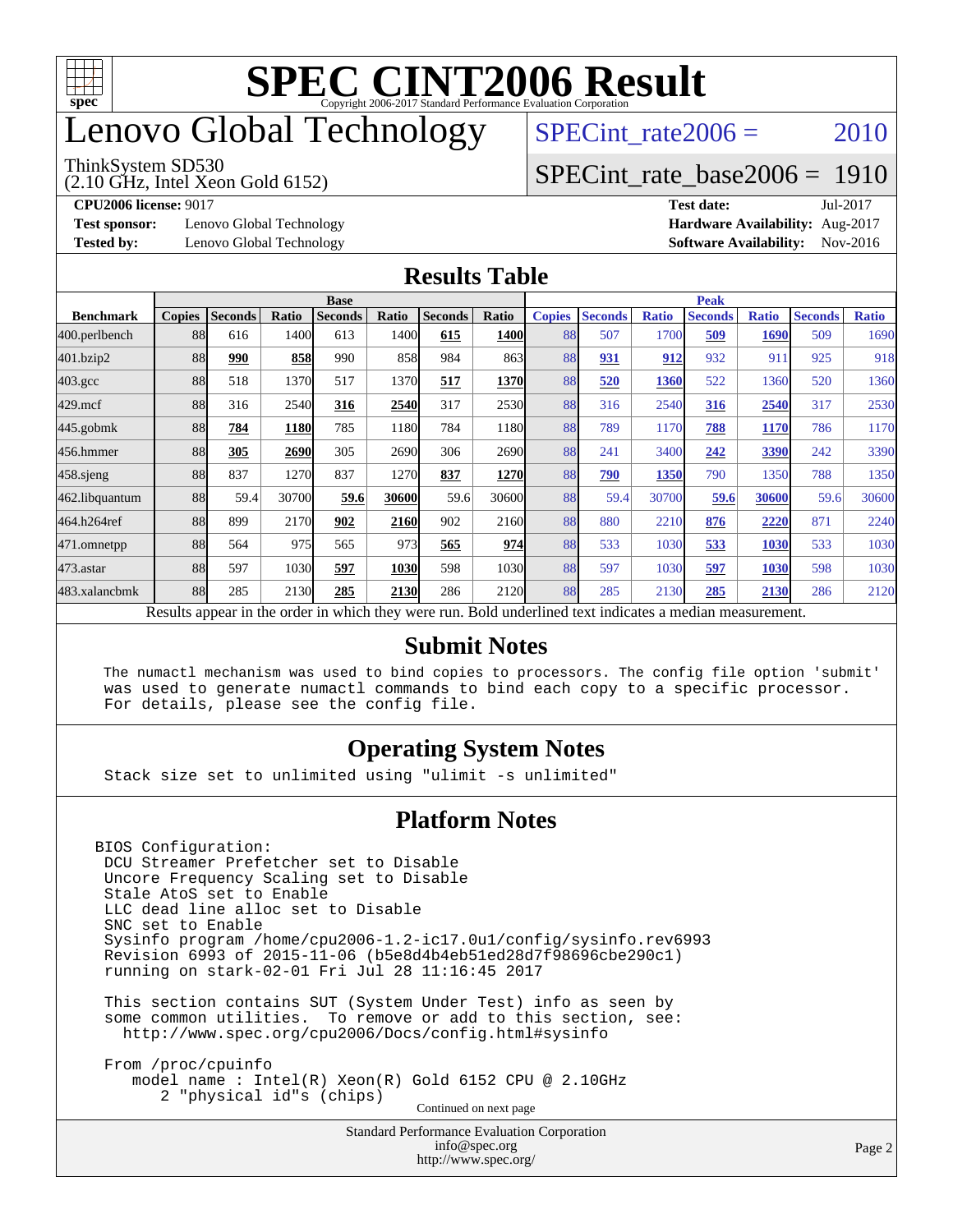

### enovo Global Technology

SPECint rate $2006 = 2010$ 

ThinkSystem SD530

[SPECint\\_rate\\_base2006 =](http://www.spec.org/auto/cpu2006/Docs/result-fields.html#SPECintratebase2006) 1910

(2.10 GHz, Intel Xeon Gold 6152)

**[Test sponsor:](http://www.spec.org/auto/cpu2006/Docs/result-fields.html#Testsponsor)** Lenovo Global Technology **[Hardware Availability:](http://www.spec.org/auto/cpu2006/Docs/result-fields.html#HardwareAvailability)** Aug-2017 **[Tested by:](http://www.spec.org/auto/cpu2006/Docs/result-fields.html#Testedby)** Lenovo Global Technology **[Software Availability:](http://www.spec.org/auto/cpu2006/Docs/result-fields.html#SoftwareAvailability)** Nov-2016

**[CPU2006 license:](http://www.spec.org/auto/cpu2006/Docs/result-fields.html#CPU2006license)** 9017 **[Test date:](http://www.spec.org/auto/cpu2006/Docs/result-fields.html#Testdate)** Jul-2017

### **[Platform Notes \(Continued\)](http://www.spec.org/auto/cpu2006/Docs/result-fields.html#PlatformNotes)**

Standard Performance Evaluation Corporation [info@spec.org](mailto:info@spec.org) 88 "processors" cores, siblings (Caution: counting these is hw and system dependent. The following excerpts from /proc/cpuinfo might not be reliable. Use with caution.) cpu cores : 22 siblings : 44 physical 0: cores 0 1 2 3 4 5 8 9 10 11 12 16 17 18 19 20 21 24 25 26 27 28 physical 1: cores 0 1 2 3 4 5 8 9 10 11 12 16 17 18 19 20 21 24 25 26 27 28 cache size : 30976 KB From /proc/meminfo MemTotal: 395892244 kB HugePages\_Total: 0<br>Hugepagesize: 2048 kB Hugepagesize: From /etc/\*release\* /etc/\*version\* SuSE-release: SUSE Linux Enterprise Server 12 (x86\_64) VERSION = 12 PATCHLEVEL = 2 # This file is deprecated and will be removed in a future service pack or release. # Please check /etc/os-release for details about this release. os-release: NAME="SLES" VERSION="12-SP2" VERSION\_ID="12.2" PRETTY\_NAME="SUSE Linux Enterprise Server 12 SP2" ID="sles" ANSI\_COLOR="0;32" CPE\_NAME="cpe:/o:suse:sles:12:sp2" uname -a: Linux stark-02-01 4.4.21-69-default #1 SMP Tue Oct 25 10:58:20 UTC 2016 (9464f67) x86\_64 x86\_64 x86\_64 GNU/Linux run-level 3 Jul 28 11:11 SPEC is set to: /home/cpu2006-1.2-ic17.0u1 Filesystem Type Size Used Avail Use% Mounted on xfs 689G 7.5G 682G 2% /home Additional information from dmidecode: Warning: Use caution when you interpret this section. The 'dmidecode' program reads system data which is "intended to allow hardware to be accurately determined", but the intent may not be met, as there are frequent changes to hardware, firmware, and the "DMTF SMBIOS" standard. BIOS Lenovo -[TEE113J-1.00]- 06/03/2017 Memory: Continued on next page

<http://www.spec.org/>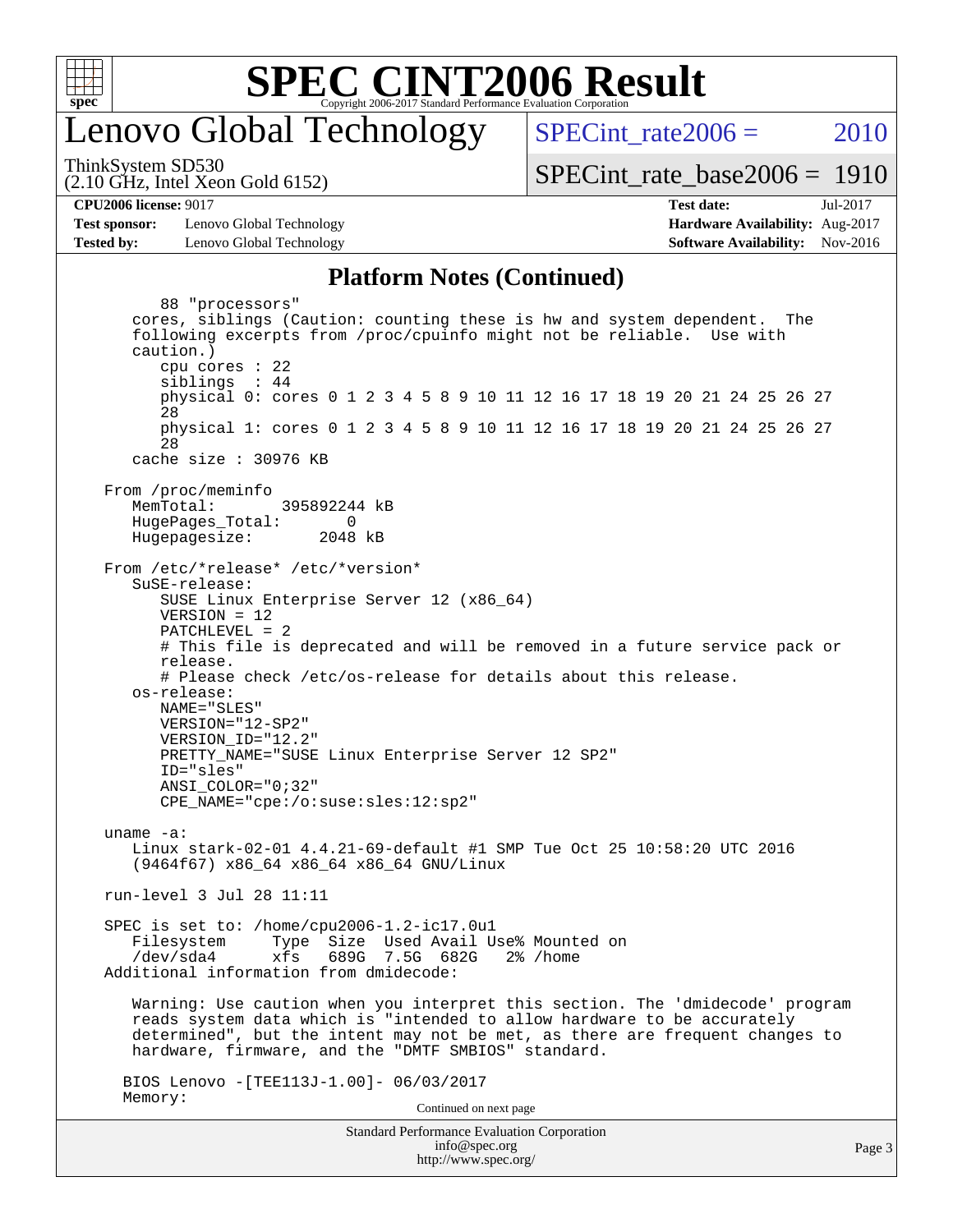

# enovo Global Technology

SPECint rate $2006 = 2010$ 

ThinkSystem SD530

(2.10 GHz, Intel Xeon Gold 6152)

[SPECint\\_rate\\_base2006 =](http://www.spec.org/auto/cpu2006/Docs/result-fields.html#SPECintratebase2006) 1910

**[Test sponsor:](http://www.spec.org/auto/cpu2006/Docs/result-fields.html#Testsponsor)** Lenovo Global Technology **[Hardware Availability:](http://www.spec.org/auto/cpu2006/Docs/result-fields.html#HardwareAvailability)** Aug-2017

**[CPU2006 license:](http://www.spec.org/auto/cpu2006/Docs/result-fields.html#CPU2006license)** 9017 **[Test date:](http://www.spec.org/auto/cpu2006/Docs/result-fields.html#Testdate)** Jul-2017 **[Tested by:](http://www.spec.org/auto/cpu2006/Docs/result-fields.html#Testedby)** Lenovo Global Technology **[Software Availability:](http://www.spec.org/auto/cpu2006/Docs/result-fields.html#SoftwareAvailability)** Nov-2016

### **[Platform Notes \(Continued\)](http://www.spec.org/auto/cpu2006/Docs/result-fields.html#PlatformNotes)**

 4x NO DIMM NO DIMM 12x Samsung M393A4K40BB2-CTD 32 GB 2 rank 2666 MHz

(End of data from sysinfo program)

### **[General Notes](http://www.spec.org/auto/cpu2006/Docs/result-fields.html#GeneralNotes)**

Environment variables set by runspec before the start of the run: LD\_LIBRARY\_PATH = "/home/cpu2006-1.2-ic17.0u1/lib/ia32:/home/cpu2006-1.2-ic17.0u1/lib/intel64:/home/cpu2006-1.2-ic17.0u1/sh10.2"

 Binaries compiled on a system with 1x Intel Core i7-4790 CPU + 32GB RAM memory using Redhat Enterprise Linux 7.2 Transparent Huge Pages enabled by default Filesystem page cache cleared with: echo 1> /proc/sys/vm/drop\_caches runspec command invoked through numactl i.e.: numactl --interleave=all runspec <etc>

### **[Base Compiler Invocation](http://www.spec.org/auto/cpu2006/Docs/result-fields.html#BaseCompilerInvocation)**

[C benchmarks](http://www.spec.org/auto/cpu2006/Docs/result-fields.html#Cbenchmarks):

[icc -m32 -L/opt/intel/compilers\\_and\\_libraries\\_2017/linux/lib/ia32](http://www.spec.org/cpu2006/results/res2017q4/cpu2006-20170918-49660.flags.html#user_CCbase_intel_icc_c29f3ff5a7ed067b11e4ec10a03f03ae)

[C++ benchmarks:](http://www.spec.org/auto/cpu2006/Docs/result-fields.html#CXXbenchmarks)

[icpc -m32 -L/opt/intel/compilers\\_and\\_libraries\\_2017/linux/lib/ia32](http://www.spec.org/cpu2006/results/res2017q4/cpu2006-20170918-49660.flags.html#user_CXXbase_intel_icpc_8c35c7808b62dab9ae41a1aa06361b6b)

### **[Base Portability Flags](http://www.spec.org/auto/cpu2006/Docs/result-fields.html#BasePortabilityFlags)**

 400.perlbench: [-D\\_FILE\\_OFFSET\\_BITS=64](http://www.spec.org/cpu2006/results/res2017q4/cpu2006-20170918-49660.flags.html#user_basePORTABILITY400_perlbench_file_offset_bits_64_438cf9856305ebd76870a2c6dc2689ab) [-DSPEC\\_CPU\\_LINUX\\_IA32](http://www.spec.org/cpu2006/results/res2017q4/cpu2006-20170918-49660.flags.html#b400.perlbench_baseCPORTABILITY_DSPEC_CPU_LINUX_IA32) 401.bzip2: [-D\\_FILE\\_OFFSET\\_BITS=64](http://www.spec.org/cpu2006/results/res2017q4/cpu2006-20170918-49660.flags.html#user_basePORTABILITY401_bzip2_file_offset_bits_64_438cf9856305ebd76870a2c6dc2689ab) 403.gcc: [-D\\_FILE\\_OFFSET\\_BITS=64](http://www.spec.org/cpu2006/results/res2017q4/cpu2006-20170918-49660.flags.html#user_basePORTABILITY403_gcc_file_offset_bits_64_438cf9856305ebd76870a2c6dc2689ab) 429.mcf: [-D\\_FILE\\_OFFSET\\_BITS=64](http://www.spec.org/cpu2006/results/res2017q4/cpu2006-20170918-49660.flags.html#user_basePORTABILITY429_mcf_file_offset_bits_64_438cf9856305ebd76870a2c6dc2689ab) 445.gobmk: [-D\\_FILE\\_OFFSET\\_BITS=64](http://www.spec.org/cpu2006/results/res2017q4/cpu2006-20170918-49660.flags.html#user_basePORTABILITY445_gobmk_file_offset_bits_64_438cf9856305ebd76870a2c6dc2689ab) 456.hmmer: [-D\\_FILE\\_OFFSET\\_BITS=64](http://www.spec.org/cpu2006/results/res2017q4/cpu2006-20170918-49660.flags.html#user_basePORTABILITY456_hmmer_file_offset_bits_64_438cf9856305ebd76870a2c6dc2689ab) 458.sjeng: [-D\\_FILE\\_OFFSET\\_BITS=64](http://www.spec.org/cpu2006/results/res2017q4/cpu2006-20170918-49660.flags.html#user_basePORTABILITY458_sjeng_file_offset_bits_64_438cf9856305ebd76870a2c6dc2689ab) 462.libquantum: [-D\\_FILE\\_OFFSET\\_BITS=64](http://www.spec.org/cpu2006/results/res2017q4/cpu2006-20170918-49660.flags.html#user_basePORTABILITY462_libquantum_file_offset_bits_64_438cf9856305ebd76870a2c6dc2689ab) [-DSPEC\\_CPU\\_LINUX](http://www.spec.org/cpu2006/results/res2017q4/cpu2006-20170918-49660.flags.html#b462.libquantum_baseCPORTABILITY_DSPEC_CPU_LINUX) 464.h264ref: [-D\\_FILE\\_OFFSET\\_BITS=64](http://www.spec.org/cpu2006/results/res2017q4/cpu2006-20170918-49660.flags.html#user_basePORTABILITY464_h264ref_file_offset_bits_64_438cf9856305ebd76870a2c6dc2689ab) 471.omnetpp: [-D\\_FILE\\_OFFSET\\_BITS=64](http://www.spec.org/cpu2006/results/res2017q4/cpu2006-20170918-49660.flags.html#user_basePORTABILITY471_omnetpp_file_offset_bits_64_438cf9856305ebd76870a2c6dc2689ab) 473.astar: [-D\\_FILE\\_OFFSET\\_BITS=64](http://www.spec.org/cpu2006/results/res2017q4/cpu2006-20170918-49660.flags.html#user_basePORTABILITY473_astar_file_offset_bits_64_438cf9856305ebd76870a2c6dc2689ab) 483.xalancbmk: [-D\\_FILE\\_OFFSET\\_BITS=64](http://www.spec.org/cpu2006/results/res2017q4/cpu2006-20170918-49660.flags.html#user_basePORTABILITY483_xalancbmk_file_offset_bits_64_438cf9856305ebd76870a2c6dc2689ab) [-DSPEC\\_CPU\\_LINUX](http://www.spec.org/cpu2006/results/res2017q4/cpu2006-20170918-49660.flags.html#b483.xalancbmk_baseCXXPORTABILITY_DSPEC_CPU_LINUX)

### **[Base Optimization Flags](http://www.spec.org/auto/cpu2006/Docs/result-fields.html#BaseOptimizationFlags)**

[C benchmarks](http://www.spec.org/auto/cpu2006/Docs/result-fields.html#Cbenchmarks):

[-xCORE-AVX512](http://www.spec.org/cpu2006/results/res2017q4/cpu2006-20170918-49660.flags.html#user_CCbase_f-xCORE-AVX512) [-ipo](http://www.spec.org/cpu2006/results/res2017q4/cpu2006-20170918-49660.flags.html#user_CCbase_f-ipo) [-O3](http://www.spec.org/cpu2006/results/res2017q4/cpu2006-20170918-49660.flags.html#user_CCbase_f-O3) [-no-prec-div](http://www.spec.org/cpu2006/results/res2017q4/cpu2006-20170918-49660.flags.html#user_CCbase_f-no-prec-div) [-qopt-prefetch](http://www.spec.org/cpu2006/results/res2017q4/cpu2006-20170918-49660.flags.html#user_CCbase_f-qopt-prefetch) [-qopt-mem-layout-trans=3](http://www.spec.org/cpu2006/results/res2017q4/cpu2006-20170918-49660.flags.html#user_CCbase_f-qopt-mem-layout-trans_170f5be61cd2cedc9b54468c59262d5d)

Continued on next page

Standard Performance Evaluation Corporation [info@spec.org](mailto:info@spec.org) <http://www.spec.org/>

Page 4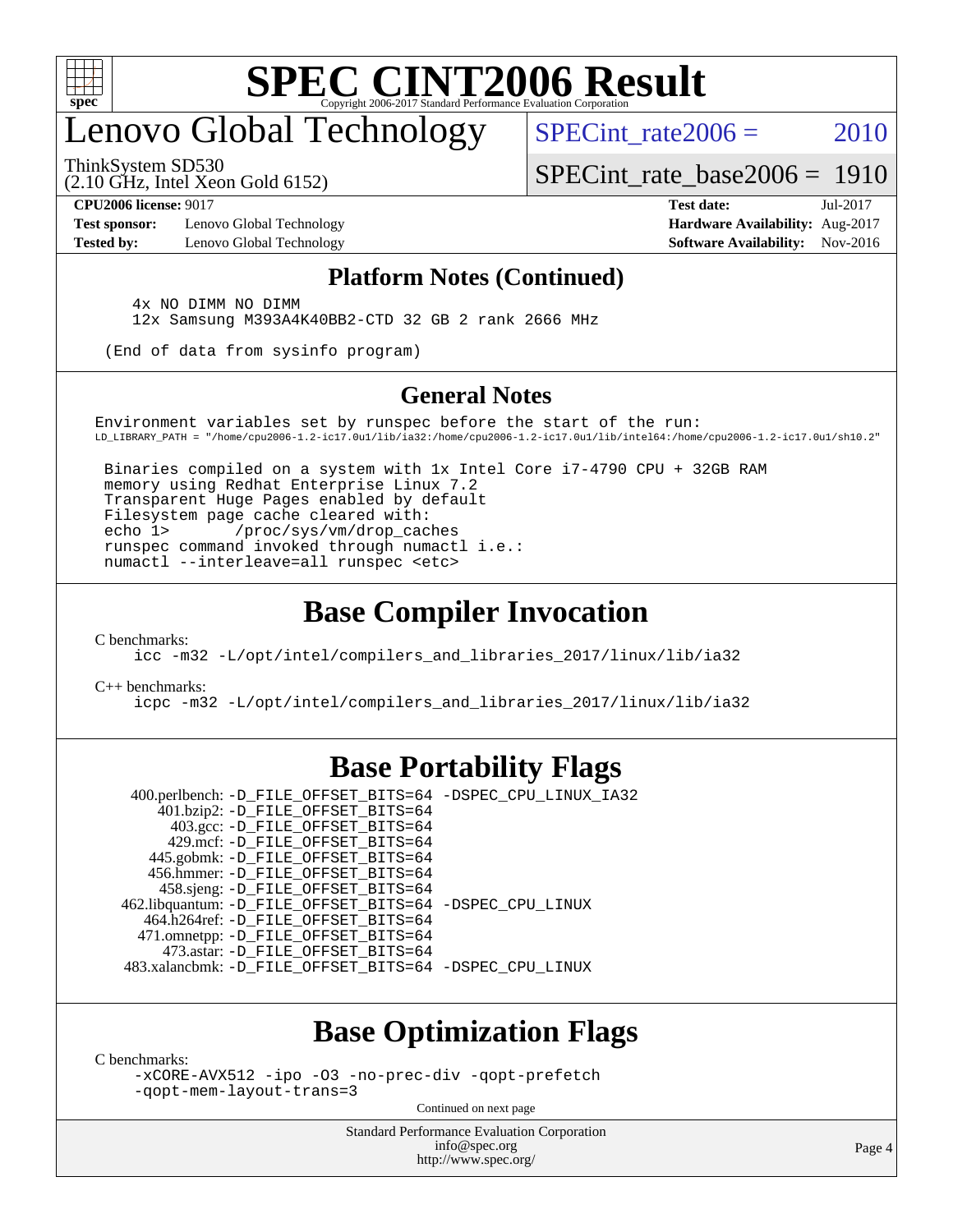

# enovo Global Technology

ThinkSystem SD530

SPECint rate $2006 = 2010$ 

(2.10 GHz, Intel Xeon Gold 6152)

[SPECint\\_rate\\_base2006 =](http://www.spec.org/auto/cpu2006/Docs/result-fields.html#SPECintratebase2006) 1910

**[Test sponsor:](http://www.spec.org/auto/cpu2006/Docs/result-fields.html#Testsponsor)** Lenovo Global Technology **[Hardware Availability:](http://www.spec.org/auto/cpu2006/Docs/result-fields.html#HardwareAvailability)** Aug-2017 **[Tested by:](http://www.spec.org/auto/cpu2006/Docs/result-fields.html#Testedby)** Lenovo Global Technology **[Software Availability:](http://www.spec.org/auto/cpu2006/Docs/result-fields.html#SoftwareAvailability)** Nov-2016

**[CPU2006 license:](http://www.spec.org/auto/cpu2006/Docs/result-fields.html#CPU2006license)** 9017 **[Test date:](http://www.spec.org/auto/cpu2006/Docs/result-fields.html#Testdate)** Jul-2017

### **[Base Optimization Flags \(Continued\)](http://www.spec.org/auto/cpu2006/Docs/result-fields.html#BaseOptimizationFlags)**

[C++ benchmarks:](http://www.spec.org/auto/cpu2006/Docs/result-fields.html#CXXbenchmarks)

[-xCORE-AVX512](http://www.spec.org/cpu2006/results/res2017q4/cpu2006-20170918-49660.flags.html#user_CXXbase_f-xCORE-AVX512) [-ipo](http://www.spec.org/cpu2006/results/res2017q4/cpu2006-20170918-49660.flags.html#user_CXXbase_f-ipo) [-O3](http://www.spec.org/cpu2006/results/res2017q4/cpu2006-20170918-49660.flags.html#user_CXXbase_f-O3) [-no-prec-div](http://www.spec.org/cpu2006/results/res2017q4/cpu2006-20170918-49660.flags.html#user_CXXbase_f-no-prec-div) [-qopt-prefetch](http://www.spec.org/cpu2006/results/res2017q4/cpu2006-20170918-49660.flags.html#user_CXXbase_f-qopt-prefetch) [-qopt-mem-layout-trans=3](http://www.spec.org/cpu2006/results/res2017q4/cpu2006-20170918-49660.flags.html#user_CXXbase_f-qopt-mem-layout-trans_170f5be61cd2cedc9b54468c59262d5d) [-Wl,-z,muldefs](http://www.spec.org/cpu2006/results/res2017q4/cpu2006-20170918-49660.flags.html#user_CXXbase_link_force_multiple1_74079c344b956b9658436fd1b6dd3a8a) [-L/sh10.2 -lsmartheap](http://www.spec.org/cpu2006/results/res2017q4/cpu2006-20170918-49660.flags.html#user_CXXbase_SmartHeap_b831f2d313e2fffa6dfe3f00ffc1f1c0)

### **[Base Other Flags](http://www.spec.org/auto/cpu2006/Docs/result-fields.html#BaseOtherFlags)**

[C benchmarks](http://www.spec.org/auto/cpu2006/Docs/result-fields.html#Cbenchmarks):

403.gcc: [-Dalloca=\\_alloca](http://www.spec.org/cpu2006/results/res2017q4/cpu2006-20170918-49660.flags.html#b403.gcc_baseEXTRA_CFLAGS_Dalloca_be3056838c12de2578596ca5467af7f3)

### **[Peak Compiler Invocation](http://www.spec.org/auto/cpu2006/Docs/result-fields.html#PeakCompilerInvocation)**

[C benchmarks \(except as noted below\)](http://www.spec.org/auto/cpu2006/Docs/result-fields.html#Cbenchmarksexceptasnotedbelow):

[icc -m32 -L/opt/intel/compilers\\_and\\_libraries\\_2017/linux/lib/ia32](http://www.spec.org/cpu2006/results/res2017q4/cpu2006-20170918-49660.flags.html#user_CCpeak_intel_icc_c29f3ff5a7ed067b11e4ec10a03f03ae)

400.perlbench: [icc -m64](http://www.spec.org/cpu2006/results/res2017q4/cpu2006-20170918-49660.flags.html#user_peakCCLD400_perlbench_intel_icc_64bit_bda6cc9af1fdbb0edc3795bac97ada53)

401.bzip2: [icc -m64](http://www.spec.org/cpu2006/results/res2017q4/cpu2006-20170918-49660.flags.html#user_peakCCLD401_bzip2_intel_icc_64bit_bda6cc9af1fdbb0edc3795bac97ada53)

456.hmmer: [icc -m64](http://www.spec.org/cpu2006/results/res2017q4/cpu2006-20170918-49660.flags.html#user_peakCCLD456_hmmer_intel_icc_64bit_bda6cc9af1fdbb0edc3795bac97ada53)

458.sjeng: [icc -m64](http://www.spec.org/cpu2006/results/res2017q4/cpu2006-20170918-49660.flags.html#user_peakCCLD458_sjeng_intel_icc_64bit_bda6cc9af1fdbb0edc3795bac97ada53)

#### [C++ benchmarks:](http://www.spec.org/auto/cpu2006/Docs/result-fields.html#CXXbenchmarks)

[icpc -m32 -L/opt/intel/compilers\\_and\\_libraries\\_2017/linux/lib/ia32](http://www.spec.org/cpu2006/results/res2017q4/cpu2006-20170918-49660.flags.html#user_CXXpeak_intel_icpc_8c35c7808b62dab9ae41a1aa06361b6b)

### **[Peak Portability Flags](http://www.spec.org/auto/cpu2006/Docs/result-fields.html#PeakPortabilityFlags)**

 400.perlbench: [-DSPEC\\_CPU\\_LP64](http://www.spec.org/cpu2006/results/res2017q4/cpu2006-20170918-49660.flags.html#b400.perlbench_peakCPORTABILITY_DSPEC_CPU_LP64) [-DSPEC\\_CPU\\_LINUX\\_X64](http://www.spec.org/cpu2006/results/res2017q4/cpu2006-20170918-49660.flags.html#b400.perlbench_peakCPORTABILITY_DSPEC_CPU_LINUX_X64) 401.bzip2: [-DSPEC\\_CPU\\_LP64](http://www.spec.org/cpu2006/results/res2017q4/cpu2006-20170918-49660.flags.html#suite_peakCPORTABILITY401_bzip2_DSPEC_CPU_LP64) 403.gcc: [-D\\_FILE\\_OFFSET\\_BITS=64](http://www.spec.org/cpu2006/results/res2017q4/cpu2006-20170918-49660.flags.html#user_peakPORTABILITY403_gcc_file_offset_bits_64_438cf9856305ebd76870a2c6dc2689ab) 429.mcf: [-D\\_FILE\\_OFFSET\\_BITS=64](http://www.spec.org/cpu2006/results/res2017q4/cpu2006-20170918-49660.flags.html#user_peakPORTABILITY429_mcf_file_offset_bits_64_438cf9856305ebd76870a2c6dc2689ab) 445.gobmk: [-D\\_FILE\\_OFFSET\\_BITS=64](http://www.spec.org/cpu2006/results/res2017q4/cpu2006-20170918-49660.flags.html#user_peakPORTABILITY445_gobmk_file_offset_bits_64_438cf9856305ebd76870a2c6dc2689ab) 456.hmmer: [-DSPEC\\_CPU\\_LP64](http://www.spec.org/cpu2006/results/res2017q4/cpu2006-20170918-49660.flags.html#suite_peakCPORTABILITY456_hmmer_DSPEC_CPU_LP64) 458.sjeng: [-DSPEC\\_CPU\\_LP64](http://www.spec.org/cpu2006/results/res2017q4/cpu2006-20170918-49660.flags.html#suite_peakCPORTABILITY458_sjeng_DSPEC_CPU_LP64) 462.libquantum: [-D\\_FILE\\_OFFSET\\_BITS=64](http://www.spec.org/cpu2006/results/res2017q4/cpu2006-20170918-49660.flags.html#user_peakPORTABILITY462_libquantum_file_offset_bits_64_438cf9856305ebd76870a2c6dc2689ab) [-DSPEC\\_CPU\\_LINUX](http://www.spec.org/cpu2006/results/res2017q4/cpu2006-20170918-49660.flags.html#b462.libquantum_peakCPORTABILITY_DSPEC_CPU_LINUX) 464.h264ref: [-D\\_FILE\\_OFFSET\\_BITS=64](http://www.spec.org/cpu2006/results/res2017q4/cpu2006-20170918-49660.flags.html#user_peakPORTABILITY464_h264ref_file_offset_bits_64_438cf9856305ebd76870a2c6dc2689ab) 471.omnetpp: [-D\\_FILE\\_OFFSET\\_BITS=64](http://www.spec.org/cpu2006/results/res2017q4/cpu2006-20170918-49660.flags.html#user_peakPORTABILITY471_omnetpp_file_offset_bits_64_438cf9856305ebd76870a2c6dc2689ab) 473.astar: [-D\\_FILE\\_OFFSET\\_BITS=64](http://www.spec.org/cpu2006/results/res2017q4/cpu2006-20170918-49660.flags.html#user_peakPORTABILITY473_astar_file_offset_bits_64_438cf9856305ebd76870a2c6dc2689ab) 483.xalancbmk: [-D\\_FILE\\_OFFSET\\_BITS=64](http://www.spec.org/cpu2006/results/res2017q4/cpu2006-20170918-49660.flags.html#user_peakPORTABILITY483_xalancbmk_file_offset_bits_64_438cf9856305ebd76870a2c6dc2689ab) [-DSPEC\\_CPU\\_LINUX](http://www.spec.org/cpu2006/results/res2017q4/cpu2006-20170918-49660.flags.html#b483.xalancbmk_peakCXXPORTABILITY_DSPEC_CPU_LINUX)

> Standard Performance Evaluation Corporation [info@spec.org](mailto:info@spec.org) <http://www.spec.org/>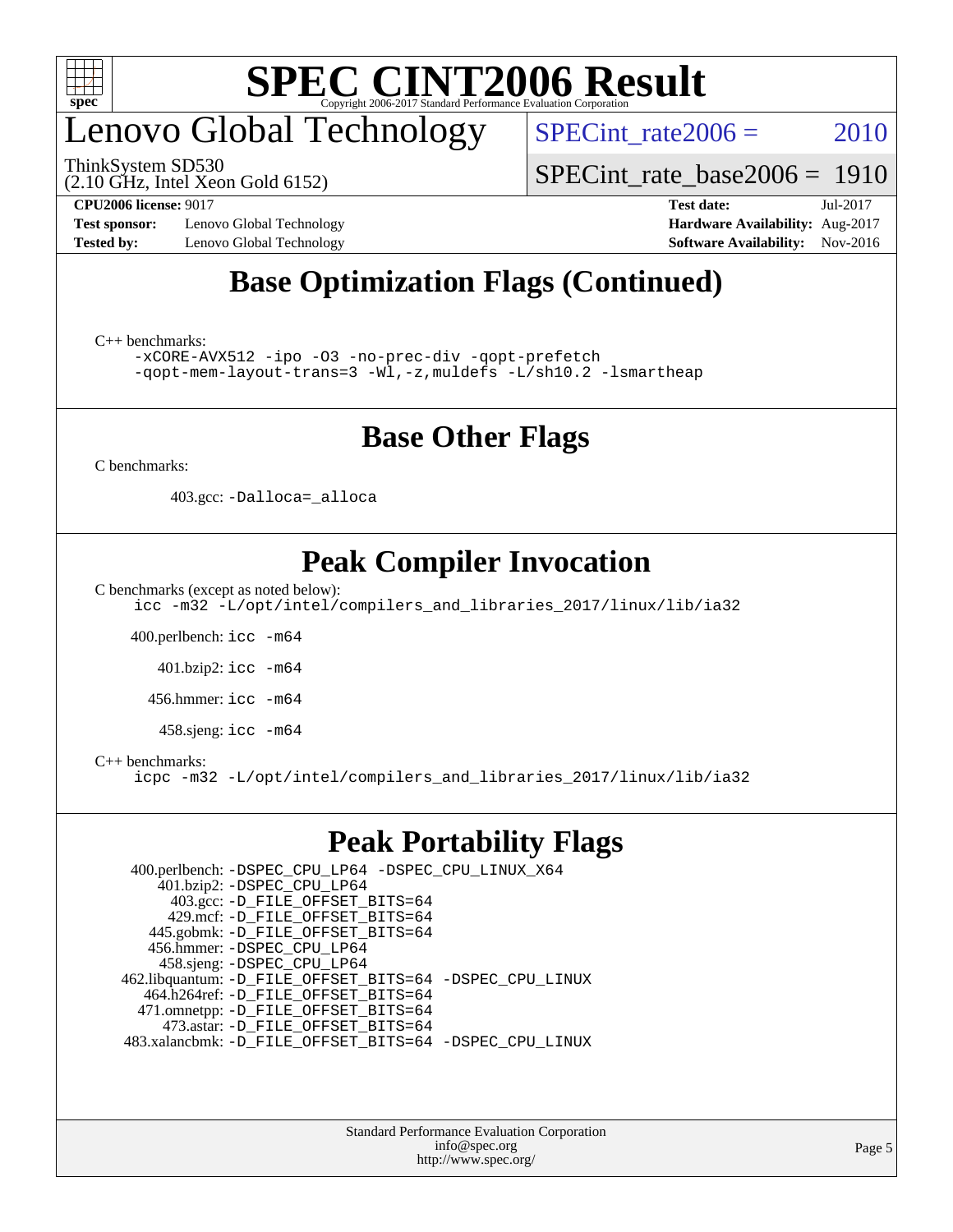

## enovo Global Technology

SPECint rate $2006 = 2010$ 

(2.10 GHz, Intel Xeon Gold 6152) ThinkSystem SD530

[SPECint\\_rate\\_base2006 =](http://www.spec.org/auto/cpu2006/Docs/result-fields.html#SPECintratebase2006) 1910

**[Test sponsor:](http://www.spec.org/auto/cpu2006/Docs/result-fields.html#Testsponsor)** Lenovo Global Technology **[Hardware Availability:](http://www.spec.org/auto/cpu2006/Docs/result-fields.html#HardwareAvailability)** Aug-2017 **[Tested by:](http://www.spec.org/auto/cpu2006/Docs/result-fields.html#Testedby)** Lenovo Global Technology **[Software Availability:](http://www.spec.org/auto/cpu2006/Docs/result-fields.html#SoftwareAvailability)** Nov-2016

**[CPU2006 license:](http://www.spec.org/auto/cpu2006/Docs/result-fields.html#CPU2006license)** 9017 **[Test date:](http://www.spec.org/auto/cpu2006/Docs/result-fields.html#Testdate)** Jul-2017

### **[Peak Optimization Flags](http://www.spec.org/auto/cpu2006/Docs/result-fields.html#PeakOptimizationFlags)**

#### [C benchmarks](http://www.spec.org/auto/cpu2006/Docs/result-fields.html#Cbenchmarks):

 400.perlbench: [-prof-gen](http://www.spec.org/cpu2006/results/res2017q4/cpu2006-20170918-49660.flags.html#user_peakPASS1_CFLAGSPASS1_LDCFLAGS400_perlbench_prof_gen_e43856698f6ca7b7e442dfd80e94a8fc)(pass 1) [-prof-use](http://www.spec.org/cpu2006/results/res2017q4/cpu2006-20170918-49660.flags.html#user_peakPASS2_CFLAGSPASS2_LDCFLAGS400_perlbench_prof_use_bccf7792157ff70d64e32fe3e1250b55)(pass 2) [-xCORE-AVX512](http://www.spec.org/cpu2006/results/res2017q4/cpu2006-20170918-49660.flags.html#user_peakPASS2_CFLAGSPASS2_LDCFLAGS400_perlbench_f-xCORE-AVX512)(pass 2)  $-par-num-threads=1(pass 1) -ipo(pass 2) -O3(pass 2)$  $-par-num-threads=1(pass 1) -ipo(pass 2) -O3(pass 2)$  $-par-num-threads=1(pass 1) -ipo(pass 2) -O3(pass 2)$  $-par-num-threads=1(pass 1) -ipo(pass 2) -O3(pass 2)$  $-par-num-threads=1(pass 1) -ipo(pass 2) -O3(pass 2)$  $-par-num-threads=1(pass 1) -ipo(pass 2) -O3(pass 2)$ [-no-prec-div](http://www.spec.org/cpu2006/results/res2017q4/cpu2006-20170918-49660.flags.html#user_peakPASS2_CFLAGSPASS2_LDCFLAGS400_perlbench_f-no-prec-div)(pass 2) [-auto-ilp32](http://www.spec.org/cpu2006/results/res2017q4/cpu2006-20170918-49660.flags.html#user_peakCOPTIMIZE400_perlbench_f-auto-ilp32) [-qopt-mem-layout-trans=3](http://www.spec.org/cpu2006/results/res2017q4/cpu2006-20170918-49660.flags.html#user_peakCOPTIMIZE400_perlbench_f-qopt-mem-layout-trans_170f5be61cd2cedc9b54468c59262d5d) 401.bzip2: [-prof-gen](http://www.spec.org/cpu2006/results/res2017q4/cpu2006-20170918-49660.flags.html#user_peakPASS1_CFLAGSPASS1_LDCFLAGS401_bzip2_prof_gen_e43856698f6ca7b7e442dfd80e94a8fc)(pass 1) [-prof-use](http://www.spec.org/cpu2006/results/res2017q4/cpu2006-20170918-49660.flags.html#user_peakPASS2_CFLAGSPASS2_LDCFLAGS401_bzip2_prof_use_bccf7792157ff70d64e32fe3e1250b55)(pass 2) [-xCORE-AVX512](http://www.spec.org/cpu2006/results/res2017q4/cpu2006-20170918-49660.flags.html#user_peakPASS2_CFLAGSPASS2_LDCFLAGS401_bzip2_f-xCORE-AVX512)(pass 2) [-par-num-threads=1](http://www.spec.org/cpu2006/results/res2017q4/cpu2006-20170918-49660.flags.html#user_peakPASS1_CFLAGSPASS1_LDCFLAGS401_bzip2_par_num_threads_786a6ff141b4e9e90432e998842df6c2)(pass 1) [-ipo](http://www.spec.org/cpu2006/results/res2017q4/cpu2006-20170918-49660.flags.html#user_peakPASS2_CFLAGSPASS2_LDCFLAGS401_bzip2_f-ipo)(pass 2) [-O3](http://www.spec.org/cpu2006/results/res2017q4/cpu2006-20170918-49660.flags.html#user_peakPASS2_CFLAGSPASS2_LDCFLAGS401_bzip2_f-O3)(pass 2) [-no-prec-div](http://www.spec.org/cpu2006/results/res2017q4/cpu2006-20170918-49660.flags.html#user_peakPASS2_CFLAGSPASS2_LDCFLAGS401_bzip2_f-no-prec-div)(pass 2) [-qopt-prefetch](http://www.spec.org/cpu2006/results/res2017q4/cpu2006-20170918-49660.flags.html#user_peakCOPTIMIZE401_bzip2_f-qopt-prefetch) [-auto-ilp32](http://www.spec.org/cpu2006/results/res2017q4/cpu2006-20170918-49660.flags.html#user_peakCOPTIMIZE401_bzip2_f-auto-ilp32) [-qopt-mem-layout-trans=3](http://www.spec.org/cpu2006/results/res2017q4/cpu2006-20170918-49660.flags.html#user_peakCOPTIMIZE401_bzip2_f-qopt-mem-layout-trans_170f5be61cd2cedc9b54468c59262d5d) 403.gcc: [-xCORE-AVX512](http://www.spec.org/cpu2006/results/res2017q4/cpu2006-20170918-49660.flags.html#user_peakOPTIMIZE403_gcc_f-xCORE-AVX512) [-ipo](http://www.spec.org/cpu2006/results/res2017q4/cpu2006-20170918-49660.flags.html#user_peakOPTIMIZE403_gcc_f-ipo) [-O3](http://www.spec.org/cpu2006/results/res2017q4/cpu2006-20170918-49660.flags.html#user_peakOPTIMIZE403_gcc_f-O3) [-no-prec-div](http://www.spec.org/cpu2006/results/res2017q4/cpu2006-20170918-49660.flags.html#user_peakOPTIMIZE403_gcc_f-no-prec-div) [-qopt-mem-layout-trans=3](http://www.spec.org/cpu2006/results/res2017q4/cpu2006-20170918-49660.flags.html#user_peakCOPTIMIZE403_gcc_f-qopt-mem-layout-trans_170f5be61cd2cedc9b54468c59262d5d)  $429$ .mcf: basepeak = yes 445.gobmk: [-prof-gen](http://www.spec.org/cpu2006/results/res2017q4/cpu2006-20170918-49660.flags.html#user_peakPASS1_CFLAGSPASS1_LDCFLAGS445_gobmk_prof_gen_e43856698f6ca7b7e442dfd80e94a8fc)(pass 1) [-prof-use](http://www.spec.org/cpu2006/results/res2017q4/cpu2006-20170918-49660.flags.html#user_peakPASS2_CFLAGSPASS2_LDCFLAGSPASS2_LDFLAGS445_gobmk_prof_use_bccf7792157ff70d64e32fe3e1250b55)(pass 2) [-xCORE-AVX512](http://www.spec.org/cpu2006/results/res2017q4/cpu2006-20170918-49660.flags.html#user_peakPASS2_CFLAGSPASS2_LDCFLAGSPASS2_LDFLAGS445_gobmk_f-xCORE-AVX512)(pass 2) [-par-num-threads=1](http://www.spec.org/cpu2006/results/res2017q4/cpu2006-20170918-49660.flags.html#user_peakPASS1_CFLAGSPASS1_LDCFLAGS445_gobmk_par_num_threads_786a6ff141b4e9e90432e998842df6c2)(pass 1) [-ipo](http://www.spec.org/cpu2006/results/res2017q4/cpu2006-20170918-49660.flags.html#user_peakPASS2_LDCFLAGS445_gobmk_f-ipo)(pass 2) [-O3](http://www.spec.org/cpu2006/results/res2017q4/cpu2006-20170918-49660.flags.html#user_peakPASS2_LDCFLAGS445_gobmk_f-O3)(pass 2) [-no-prec-div](http://www.spec.org/cpu2006/results/res2017q4/cpu2006-20170918-49660.flags.html#user_peakPASS2_LDCFLAGS445_gobmk_f-no-prec-div)(pass 2) [-qopt-mem-layout-trans=3](http://www.spec.org/cpu2006/results/res2017q4/cpu2006-20170918-49660.flags.html#user_peakCOPTIMIZE445_gobmk_f-qopt-mem-layout-trans_170f5be61cd2cedc9b54468c59262d5d) 456.hmmer: [-xCORE-AVX512](http://www.spec.org/cpu2006/results/res2017q4/cpu2006-20170918-49660.flags.html#user_peakOPTIMIZE456_hmmer_f-xCORE-AVX512) [-ipo](http://www.spec.org/cpu2006/results/res2017q4/cpu2006-20170918-49660.flags.html#user_peakOPTIMIZE456_hmmer_f-ipo) [-O3](http://www.spec.org/cpu2006/results/res2017q4/cpu2006-20170918-49660.flags.html#user_peakOPTIMIZE456_hmmer_f-O3) [-no-prec-div](http://www.spec.org/cpu2006/results/res2017q4/cpu2006-20170918-49660.flags.html#user_peakOPTIMIZE456_hmmer_f-no-prec-div) [-unroll2](http://www.spec.org/cpu2006/results/res2017q4/cpu2006-20170918-49660.flags.html#user_peakCOPTIMIZE456_hmmer_f-unroll_784dae83bebfb236979b41d2422d7ec2) [-auto-ilp32](http://www.spec.org/cpu2006/results/res2017q4/cpu2006-20170918-49660.flags.html#user_peakCOPTIMIZE456_hmmer_f-auto-ilp32) [-qopt-mem-layout-trans=3](http://www.spec.org/cpu2006/results/res2017q4/cpu2006-20170918-49660.flags.html#user_peakCOPTIMIZE456_hmmer_f-qopt-mem-layout-trans_170f5be61cd2cedc9b54468c59262d5d) 458.sjeng: [-prof-gen](http://www.spec.org/cpu2006/results/res2017q4/cpu2006-20170918-49660.flags.html#user_peakPASS1_CFLAGSPASS1_LDCFLAGS458_sjeng_prof_gen_e43856698f6ca7b7e442dfd80e94a8fc)(pass 1) [-prof-use](http://www.spec.org/cpu2006/results/res2017q4/cpu2006-20170918-49660.flags.html#user_peakPASS2_CFLAGSPASS2_LDCFLAGS458_sjeng_prof_use_bccf7792157ff70d64e32fe3e1250b55)(pass 2) [-xCORE-AVX512](http://www.spec.org/cpu2006/results/res2017q4/cpu2006-20170918-49660.flags.html#user_peakPASS2_CFLAGSPASS2_LDCFLAGS458_sjeng_f-xCORE-AVX512)(pass 2) [-par-num-threads=1](http://www.spec.org/cpu2006/results/res2017q4/cpu2006-20170918-49660.flags.html#user_peakPASS1_CFLAGSPASS1_LDCFLAGS458_sjeng_par_num_threads_786a6ff141b4e9e90432e998842df6c2)(pass 1) [-ipo](http://www.spec.org/cpu2006/results/res2017q4/cpu2006-20170918-49660.flags.html#user_peakPASS2_CFLAGSPASS2_LDCFLAGS458_sjeng_f-ipo)(pass 2) [-O3](http://www.spec.org/cpu2006/results/res2017q4/cpu2006-20170918-49660.flags.html#user_peakPASS2_CFLAGSPASS2_LDCFLAGS458_sjeng_f-O3)(pass 2) [-no-prec-div](http://www.spec.org/cpu2006/results/res2017q4/cpu2006-20170918-49660.flags.html#user_peakPASS2_CFLAGSPASS2_LDCFLAGS458_sjeng_f-no-prec-div)(pass 2) [-unroll4](http://www.spec.org/cpu2006/results/res2017q4/cpu2006-20170918-49660.flags.html#user_peakCOPTIMIZE458_sjeng_f-unroll_4e5e4ed65b7fd20bdcd365bec371b81f) [-auto-ilp32](http://www.spec.org/cpu2006/results/res2017q4/cpu2006-20170918-49660.flags.html#user_peakCOPTIMIZE458_sjeng_f-auto-ilp32) [-qopt-mem-layout-trans=3](http://www.spec.org/cpu2006/results/res2017q4/cpu2006-20170918-49660.flags.html#user_peakCOPTIMIZE458_sjeng_f-qopt-mem-layout-trans_170f5be61cd2cedc9b54468c59262d5d)  $462$ .libquantum: basepeak = yes 464.h264ref: [-prof-gen](http://www.spec.org/cpu2006/results/res2017q4/cpu2006-20170918-49660.flags.html#user_peakPASS1_CFLAGSPASS1_LDCFLAGS464_h264ref_prof_gen_e43856698f6ca7b7e442dfd80e94a8fc)(pass 1) [-prof-use](http://www.spec.org/cpu2006/results/res2017q4/cpu2006-20170918-49660.flags.html#user_peakPASS2_CFLAGSPASS2_LDCFLAGS464_h264ref_prof_use_bccf7792157ff70d64e32fe3e1250b55)(pass 2) [-xCORE-AVX512](http://www.spec.org/cpu2006/results/res2017q4/cpu2006-20170918-49660.flags.html#user_peakPASS2_CFLAGSPASS2_LDCFLAGS464_h264ref_f-xCORE-AVX512)(pass 2) [-par-num-threads=1](http://www.spec.org/cpu2006/results/res2017q4/cpu2006-20170918-49660.flags.html#user_peakPASS1_CFLAGSPASS1_LDCFLAGS464_h264ref_par_num_threads_786a6ff141b4e9e90432e998842df6c2)(pass 1) [-ipo](http://www.spec.org/cpu2006/results/res2017q4/cpu2006-20170918-49660.flags.html#user_peakPASS2_CFLAGSPASS2_LDCFLAGS464_h264ref_f-ipo)(pass 2) [-O3](http://www.spec.org/cpu2006/results/res2017q4/cpu2006-20170918-49660.flags.html#user_peakPASS2_CFLAGSPASS2_LDCFLAGS464_h264ref_f-O3)(pass 2) [-no-prec-div](http://www.spec.org/cpu2006/results/res2017q4/cpu2006-20170918-49660.flags.html#user_peakPASS2_CFLAGSPASS2_LDCFLAGS464_h264ref_f-no-prec-div)(pass 2) [-unroll2](http://www.spec.org/cpu2006/results/res2017q4/cpu2006-20170918-49660.flags.html#user_peakCOPTIMIZE464_h264ref_f-unroll_784dae83bebfb236979b41d2422d7ec2) [-qopt-mem-layout-trans=3](http://www.spec.org/cpu2006/results/res2017q4/cpu2006-20170918-49660.flags.html#user_peakCOPTIMIZE464_h264ref_f-qopt-mem-layout-trans_170f5be61cd2cedc9b54468c59262d5d) [C++ benchmarks:](http://www.spec.org/auto/cpu2006/Docs/result-fields.html#CXXbenchmarks) 471.omnetpp: [-prof-gen](http://www.spec.org/cpu2006/results/res2017q4/cpu2006-20170918-49660.flags.html#user_peakPASS1_CXXFLAGSPASS1_LDCXXFLAGS471_omnetpp_prof_gen_e43856698f6ca7b7e442dfd80e94a8fc)(pass 1) [-prof-use](http://www.spec.org/cpu2006/results/res2017q4/cpu2006-20170918-49660.flags.html#user_peakPASS2_CXXFLAGSPASS2_LDCXXFLAGS471_omnetpp_prof_use_bccf7792157ff70d64e32fe3e1250b55)(pass 2) [-xCORE-AVX512](http://www.spec.org/cpu2006/results/res2017q4/cpu2006-20170918-49660.flags.html#user_peakPASS2_CXXFLAGSPASS2_LDCXXFLAGS471_omnetpp_f-xCORE-AVX512)(pass 2) [-par-num-threads=1](http://www.spec.org/cpu2006/results/res2017q4/cpu2006-20170918-49660.flags.html#user_peakPASS1_CXXFLAGSPASS1_LDCXXFLAGS471_omnetpp_par_num_threads_786a6ff141b4e9e90432e998842df6c2)(pass 1) [-ipo](http://www.spec.org/cpu2006/results/res2017q4/cpu2006-20170918-49660.flags.html#user_peakPASS2_CXXFLAGSPASS2_LDCXXFLAGS471_omnetpp_f-ipo)(pass 2) [-O3](http://www.spec.org/cpu2006/results/res2017q4/cpu2006-20170918-49660.flags.html#user_peakPASS2_CXXFLAGSPASS2_LDCXXFLAGS471_omnetpp_f-O3)(pass 2) [-no-prec-div](http://www.spec.org/cpu2006/results/res2017q4/cpu2006-20170918-49660.flags.html#user_peakPASS2_CXXFLAGSPASS2_LDCXXFLAGS471_omnetpp_f-no-prec-div)(pass 2) [-qopt-ra-region-strategy=block](http://www.spec.org/cpu2006/results/res2017q4/cpu2006-20170918-49660.flags.html#user_peakCXXOPTIMIZE471_omnetpp_f-qopt-ra-region-strategy_430aa8f7c220cbde92ae827fa8d9be32)  [-qopt-mem-layout-trans=3](http://www.spec.org/cpu2006/results/res2017q4/cpu2006-20170918-49660.flags.html#user_peakCXXOPTIMIZE471_omnetpp_f-qopt-mem-layout-trans_170f5be61cd2cedc9b54468c59262d5d) [-Wl,-z,muldefs](http://www.spec.org/cpu2006/results/res2017q4/cpu2006-20170918-49660.flags.html#user_peakEXTRA_LDFLAGS471_omnetpp_link_force_multiple1_74079c344b956b9658436fd1b6dd3a8a) [-L/sh10.2 -lsmartheap](http://www.spec.org/cpu2006/results/res2017q4/cpu2006-20170918-49660.flags.html#user_peakEXTRA_LIBS471_omnetpp_SmartHeap_b831f2d313e2fffa6dfe3f00ffc1f1c0) 473.astar: basepeak = yes  $483.xalanchmk: basepeak = yes$